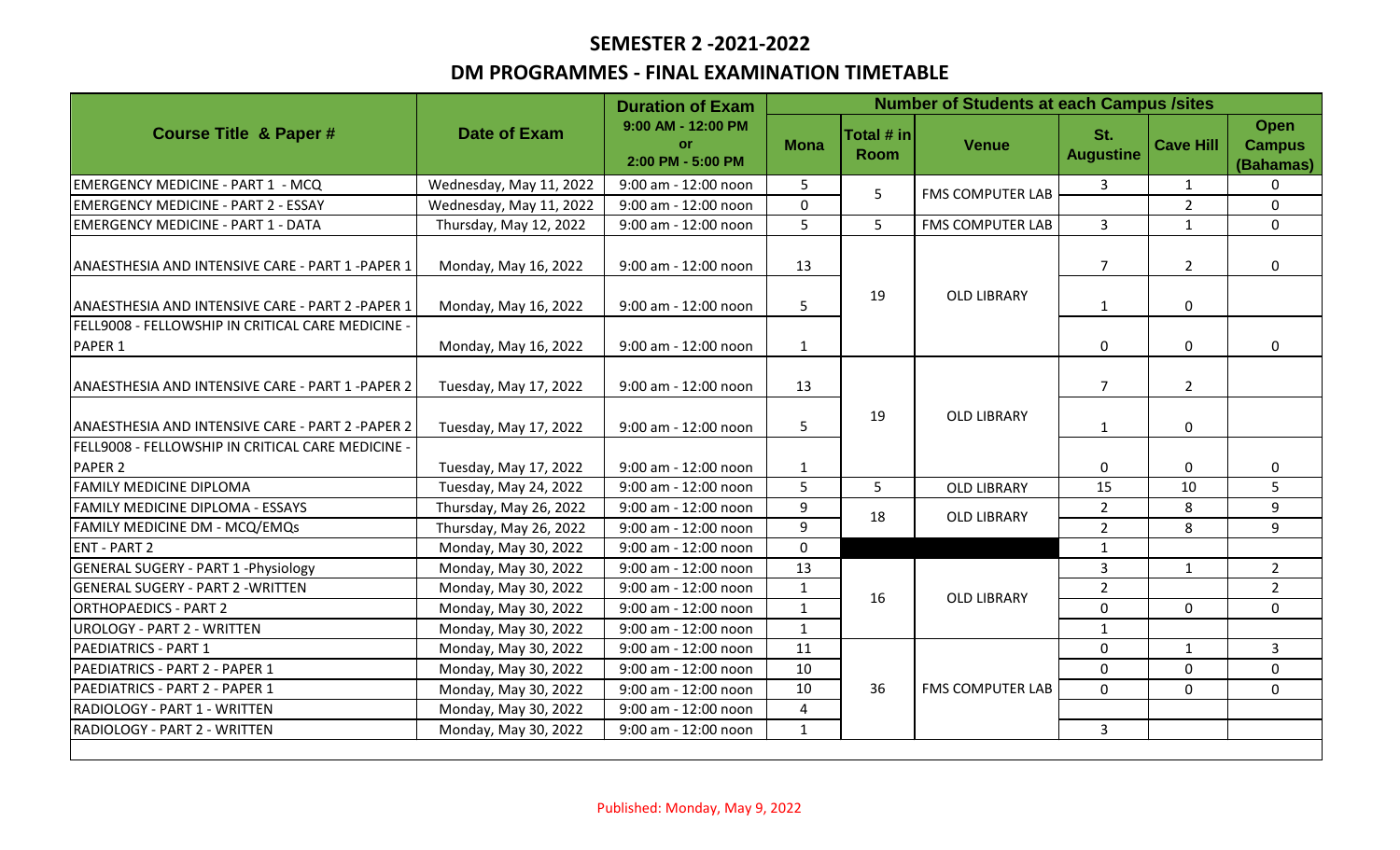# **SEMESTER 2 -2021-2022**

## **DM PROGRAMMES - FINAL EXAMINATION TIMETABLE**

|                                                       | <b>Date of Exam</b>     | <b>Duration of Exam</b><br>9:00 AM - 12:00 PM<br>or<br>2:00 PM - 5:00 PM | <b>Number of Students at each Campus /sites</b> |                           |                         |                         |                  |                                           |
|-------------------------------------------------------|-------------------------|--------------------------------------------------------------------------|-------------------------------------------------|---------------------------|-------------------------|-------------------------|------------------|-------------------------------------------|
| <b>Course Title &amp; Paper#</b>                      |                         |                                                                          | <b>Mona</b>                                     | Total # in<br><b>Room</b> | <b>Venue</b>            | St.<br><b>Augustine</b> | <b>Cave Hill</b> | <b>Open</b><br><b>Campus</b><br>(Bahamas) |
| <b>GENERAL SUGERY - PART 1 - Anatomy</b>              | Tuesday, May 31, 2022   | 9:00 am - 12:00 noon                                                     | 13                                              | 13                        | <b>OLD LIBRARY</b>      | 5                       | $\mathbf{1}$     | $\overline{2}$                            |
| PAEDIATRICS - PART 2 - PAPER 2                        | Tuesday, May 31, 2022   | 9:00 am - 12:00 noon                                                     | 10                                              | 15                        | FMS COMPUTER LAB        | $\Omega$                | $\mathbf{0}$     | $\Omega$                                  |
| RADIOLOGY - PART 1 - WRITTEN                          | Tuesday, May 31, 2022   | 9:00 am - 12:00 noon                                                     | $\overline{4}$                                  |                           |                         |                         |                  |                                           |
| RADIOLOGY - PART 2 - WRITTEN                          | Tuesday, May 31, 2022   | 9:00 am - 12:00 noon                                                     | $\mathbf{1}$                                    |                           |                         | 3                       |                  |                                           |
| <b>ENT - PART 2</b>                                   | Wednesday, June 1, 2022 | 9:00 am - 12:00 noon                                                     | $\mathbf 0$                                     |                           |                         | $\mathbf{1}$            |                  |                                           |
| <b>GENERAL SUGERY - PART 2 - WRITTEN</b>              | Wednesday, June 1, 2022 | 9:00 am - 12:00 noon                                                     | $\mathbf{1}$                                    |                           | <b>OLD LIBRARY</b>      | $\overline{2}$          |                  | $\overline{2}$                            |
| <b>GENERAL SURGERY -PART 1- Principles of Surgery</b> | Wednesday, June 1, 2022 | 9:00 am - 12:00 noon                                                     | 15                                              |                           |                         | 4                       | $\mathbf{1}$     | $\overline{2}$                            |
| <b>ORTHOPAEDICS - PART 2</b>                          | Wednesday, June 1, 2022 | 9:00 am - 12:00 noon                                                     | $\mathbf{1}$                                    | 19                        |                         | 0                       | $\mathbf 0$      | $\mathbf 0$                               |
| PATHOLOGY - PART 2 - WRITTEN                          | Wednesday, June 1, 2022 | 9:00 am - 12:00 noon                                                     | $\mathbf{1}$                                    |                           |                         | 0                       | $\mathbf 0$      | $\mathbf 0$                               |
| <b>UROLOGY - PART 2 - WRITTEN</b>                     | Wednesday, June 1, 2022 | 9:00 am - 12:00 noon                                                     | $\mathbf{1}$                                    |                           |                         | $\mathbf{1}$            | $\Omega$         | $\Omega$                                  |
| OPHTHALMOLOGY - PART 2 - OPTICS & REFRACTION -        |                         |                                                                          |                                                 |                           |                         |                         |                  |                                           |
| <b>MCQ</b>                                            | Wednesday, June 1, 2022 | 9:00 am - 12:00 noon                                                     | $\overline{4}$                                  | $\overline{7}$            | FMS COMPUTER LAB        | 0                       | $\mathbf 0$      | $\mathbf{0}$                              |
| PATHOLOGY - PART 1 - MCQ                              | Wednesday, June 1, 2022 | 9:00 am - 12:00 noon                                                     | $\overline{3}$                                  |                           |                         | $\Omega$                | $\mathbf 0$      | $\mathbf{0}$                              |
| <b>GENERAL SURGERY - PART 1- Pathology</b>            | Thursday, June 2, 2022  | 9:00 am - 12:00 noon                                                     | 12                                              |                           | <b>OLD LIBRARY</b>      | 3                       | $\mathbf{1}$     | $\overline{2}$                            |
| PATHOLOGY - PART 1 - WRITTEN                          | Thursday, June 2, 2022  | 9:00 am - 12:00 noon                                                     | $\overline{3}$                                  | 16                        |                         | 0                       | $\mathbf 0$      | $\mathbf 0$                               |
| PATHOLOGY - PART 2 - WRITTEN                          | Thursday, June 2, 2022  | 9:00 am - 12:00 noon                                                     | $\mathbf{1}$                                    |                           |                         | 0                       | $\mathbf 0$      | $\mathbf 0$                               |
| INTERNAL MEDICINE - PART 1 -MCQ                       | Monday, June 6, 2022    | 9:00 am - 12:00 noon                                                     | 5                                               | 15                        | <b>FMS COMPUTER LAB</b> | 0                       | $\mathbf{1}$     | $\mathbf{1}$                              |
| INTERNAL MEDICINE - PART 2 -MCQ                       | Monday, June 6, 2022    | 9:00 am - 12:00 noon                                                     | 8                                               |                           |                         | 0                       | $\Omega$         | $\Omega$                                  |
| OPHTHALMOLOGY - PART 1 - PHYSIOLOGY - MCQ             | Monday, June 6, 2022    | 9:00 am - 12:00 noon                                                     | $\overline{2}$                                  |                           |                         | 0                       | $\mathbf 0$      | $\mathbf 0$                               |
| INTERNAL MEDICINE - PART 1 -MCQ                       | Tuesday, June 7, 2022   | 9:00 am - 12:00 noon                                                     | 5                                               |                           |                         | 0                       | $\mathbf{1}$     | $\mathbf{1}$                              |
| INTERNAL MEDICINE - PART 2 -MCQ                       | Tuesday, June 7, 2022   | 9:00 am - 12:00 noon                                                     | 8                                               | 15                        | <b>FMS COMPUTER LAB</b> | 0                       | $\mathbf 0$      | $\mathbf 0$                               |
| OPHTHALMOLOGY - PART 1 - PATHOLOGY -MCQ               | Tuesday, June 7, 2022   | 9:00 am - 12:00 noon                                                     | $\overline{2}$                                  |                           |                         | 0                       | $\mathbf 0$      | 0                                         |
| HAEMATOLOGY/ONCOLOGY - PART 2 - MCQ-HAEM              | Wednesday, June 8, 2022 | 9:00 am - 12:00 noon                                                     | 4                                               | 6                         | <b>OLD LIBRARY</b>      | 0                       | $\mathbf 0$      | $\mathbf{0}$                              |
| OPHTHALMOLOGY - PART 1 - P.O.S.                       | Wednesday, June 8, 2022 | 9:00 am - 12:00 noon                                                     | $\overline{2}$                                  |                           |                         |                         |                  |                                           |
| OPHTHALMOLOGY - PART 3 - WRITTEN                      | Wednesday, June 8, 2022 | 9:00 am - 12:00 noon                                                     | $\mathbf 0$                                     |                           |                         |                         | $\overline{2}$   |                                           |
| <b>OBSTETRICS AND GYNAECOLOGY - PART 1</b>            | Thursday, June 9, 2022  | 9:00 am - 12:00 noon                                                     | $\overline{3}$                                  | 8                         | <b>FMS COMPUTER LAB</b> | $\mathbf 0$             | $\mathbf 0$      | $\mathbf{1}$                              |
| OBSTETRICS AND GYNAECOLOGY - PART 2                   | Thursday, June 9, 2022  | 9:00 am - 12:00 noon                                                     | $\overline{3}$                                  |                           |                         | 0                       | $\mathbf{1}$     | $\mathbf{0}$                              |
| OPHTHALMOLOGY - PART 1 - ANATOMY -MCQ                 | Thursday, June 9, 2022  | 9:00 am - 12:00 noon                                                     | $\overline{2}$                                  |                           |                         | 0                       | $\mathbf 0$      | $\mathbf 0$                               |